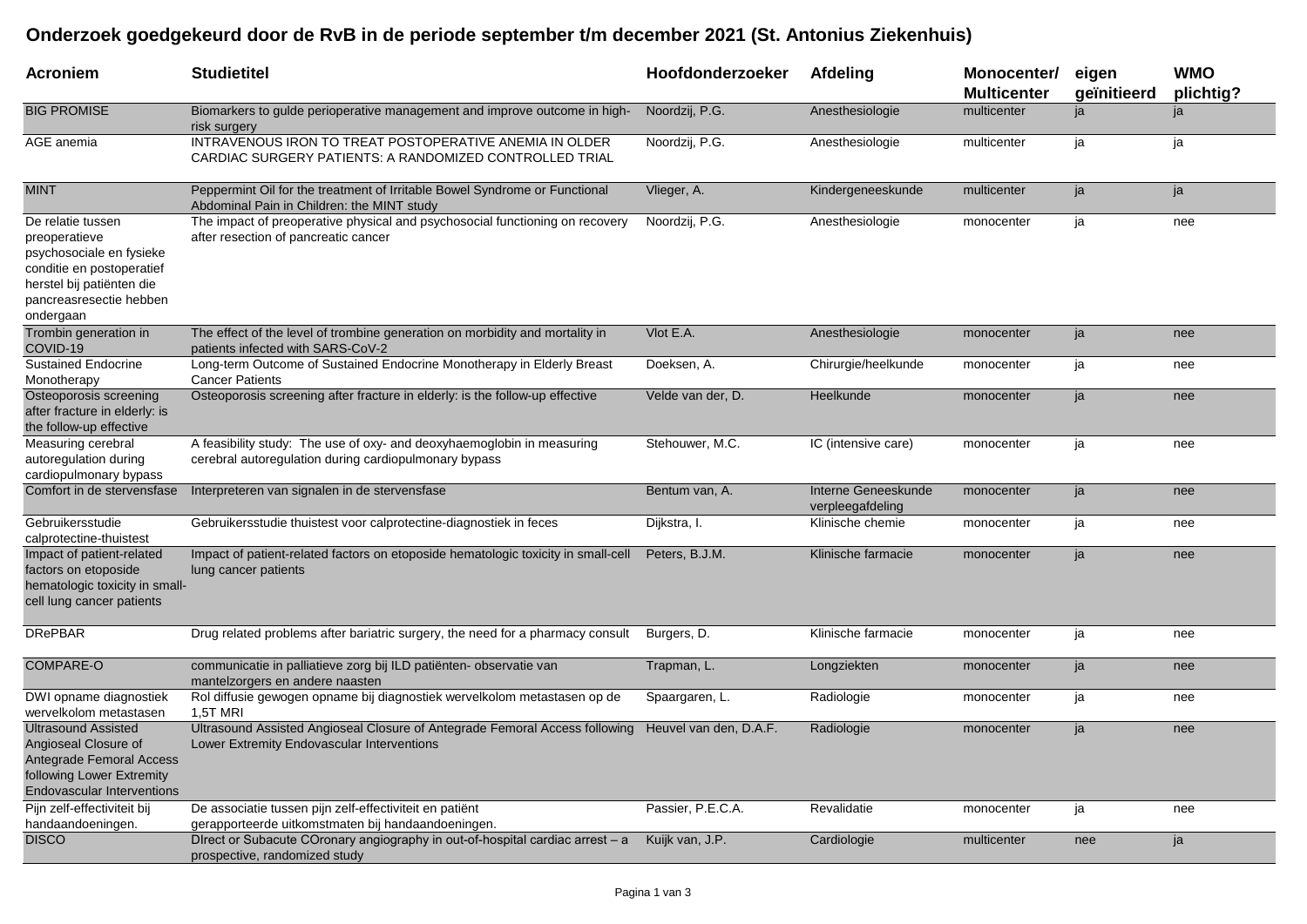| <b>Acroniem</b>                                                                       | <b>Studietitel</b>                                                                                                                                                                                                                                                                                                                                           | Hoofdonderzoeker      | Afdeling                          | Monocenter/<br><b>Multicenter</b> | eigen<br>geïnitieerd | <b>WMO</b><br>plichtig? |
|---------------------------------------------------------------------------------------|--------------------------------------------------------------------------------------------------------------------------------------------------------------------------------------------------------------------------------------------------------------------------------------------------------------------------------------------------------------|-----------------------|-----------------------------------|-----------------------------------|----------------------|-------------------------|
| <b>MuSCAT</b>                                                                         | Multicenter Study on Coronary Anomalies in The Netherlands                                                                                                                                                                                                                                                                                                   | Post, M.C.            | Cardiologie                       | multicenter                       | nee                  | ja                      |
| <b>ULTRACOLOR Trial</b>                                                               | ULtrasound guided TRAnsfemoral COmplex Large-bORe pci trial'                                                                                                                                                                                                                                                                                                 | Kuijk van, J.P.       | Cardiologie                       | multicenter                       | nee                  | ia                      |
| LEAP                                                                                  | Permanent left ventricular septal pacing versus right ventricular pacing in<br>patients with atrioventricular conduction disorders: a randomized trial: LEAP<br>trial.                                                                                                                                                                                       | Dijk van, V.          | Cardiologie                       | multicenter                       | nee                  | ia                      |
| <b>CARE PAH</b>                                                                       | An international, non-drug interventional, real-world cohort of PAH patients<br>newly initiating PAH therapy withguideline-directed assessments of disease<br>severity                                                                                                                                                                                       | Post, M.C.            | Cardiologie                       | multicenter                       | nee                  | ja                      |
| Landmark                                                                              | "A prospective, multinational, multicentre, open-label, randomized, non-<br>inferiority trial to compare safety and effectiveness of Meril's Myval<br>Transcatheter Heart Valve (THV) series vs. Contemporary Valves (Edwards'<br>Sapien THV series and Medtronic's Evolut THV series) in patients with severe<br>symptomatic native aortic valve stenosis". | Rensing, B.J.W.M.     | Cardiologie                       | multicenter                       | nee                  | ja                      |
| OASIS-1                                                                               | " A double-blind, randomized, placebo-controlled multicenter study to<br>investigate efficacy and safety of elinzanetant for the treatment of<br>vasomotor symptoms over 26 weeks in postmenopausal women                                                                                                                                                    | Klerkx, W.M.          | Gynaecologie                      | multicenter                       | nee                  | ja                      |
| Stoma APPtimize                                                                       | Stoma APPtimize: Improving quality of life of patients having a stoma by<br>offering personalised and timed guidanceand peer-contact in a patient-centred<br>mobile application                                                                                                                                                                              | Smits, A.B.           | Heelkunde                         | multicenter                       | nee                  | ja                      |
| <b>PAN-NGS</b>                                                                        | Next generation sequencing in patients with pancreatic ductal adenocarcinoma Los, M.<br>(PAN-NGS). A nationwide prospective, translational cohort study.                                                                                                                                                                                                     |                       | Interne geneeskunde               | multicenter                       | nee                  | ja                      |
| MajesTEC-3                                                                            | A Phase 3 Randomized Study Comparing Teclistamab in Combination with<br>Daratumumab SC (Tec-Dara) versus Daratumumab SC, Pomalidomide, and<br>Dexamethasone (DPd) or Daratumumab SC, Bortezomib, andDexamethasone<br>(DVd) in Participants with Relapsed or Refractory Multiple Myeloma                                                                      | Leeuwen van, E.M.     | Interne geneeskunde               | multicenter                       | nee                  | ja                      |
| The UPGRADE                                                                           | Extending and banding the Roux en Y gastric bypass, de UPGRADE                                                                                                                                                                                                                                                                                               | Derksen, W.J.M.       | <b>MDL/interne</b><br>geneeskunde | multicenter                       | nee                  | ja                      |
| <b>PROVIDE</b>                                                                        | Providing diagnostic accuracy in acute onset, continuous dizziness.                                                                                                                                                                                                                                                                                          | Kerklaan, J.          | Neurologie                        | multicenter                       | nee                  | ja                      |
| <b>URECA</b>                                                                          | A clinical study investigating the safety, efficacy and performance of the URECA Heuvel van den, D.A.F.<br>CTO device.                                                                                                                                                                                                                                       |                       | Radiologie                        | multicenter                       | nee                  | ja                      |
| Moe-i-teloos                                                                          | multicenter onderzoek naar vermoeidheid na CVA / traumatisch hersenletsel                                                                                                                                                                                                                                                                                    | Passier, P.E.C.A.     | Revalidatie                       | multicenter                       | nee                  | ja                      |
| PSMA-SELECT                                                                           | Multi-institutional Evaluation of the Cost-effectiveness of PSMA-PET/CT<br>for the Detection of Pelvic Lymph Node Invasion in Newly Diagnosed Prostate<br><b>Cancer Patients</b>                                                                                                                                                                             | Bergh van den, R.C.N. | Urologie                          | multicenter                       | nee                  | ja                      |
| PET-MaN                                                                               | Individualisation of management with novel upfront therapies in newly<br>diagnosed metastasized prostate cancer using (PSMA)PET/CT imaging                                                                                                                                                                                                                   | Bergh van den, R.C.N. | Urologie                          | multicenter                       | nee                  | ja                      |
| Complicatie detectie                                                                  | Complicatie detectie bij kwetsbare ouderen na cardiothoracale chirurgie                                                                                                                                                                                                                                                                                      | Noordzij, P.G.        | Anesthesiologie                   | monocenter                        | nee                  | nee                     |
| Microclrculatie metingen bij<br>patienten met Hepato-<br>pancreatico-biliaire ziekten | Microcirculatie metingen bij patiënten met Hepato-pancreatico-biliaire ziekten"                                                                                                                                                                                                                                                                              | Bruin de, A.F.J.      | Anesthesiologie                   | multicenter                       | nee                  | nee                     |
|                                                                                       | Efficiency, safety and experiences of Direct Discharge in the Netherlands. SSI-<br>DD studie met Santeon nummer 2021-006                                                                                                                                                                                                                                     | Kokke, M.C.           | Chirurgie/heelkunde               | multicenter                       | nee                  | nee                     |
| <b>SAAEBT</b>                                                                         | Splenic abscesses after angio-embolization for blunt splenic trauma: a case<br>series                                                                                                                                                                                                                                                                        | Velde van der, D.     | Heelkunde                         | multicenter                       | nee                  | nee                     |
| <b>PACT PACES Heart</b>                                                               | Evaluation of heart function after physical activity during adjuvant chemotherapy Verhaar-Langereis, M.J.<br>in breast cancer patients                                                                                                                                                                                                                       |                       | Interne geneeskunde               | multicenter<br>(wervend)          | nee                  | nee                     |
| techniekvalidatie- en<br>optimalisatiestudie VD-1                                     | BRAVE: Technology optimization and validation study VD-1'                                                                                                                                                                                                                                                                                                    | Holten van, T.C.      | Klinisch Chemisch<br>Laboratorium | multicenter                       | nee                  | nee                     |